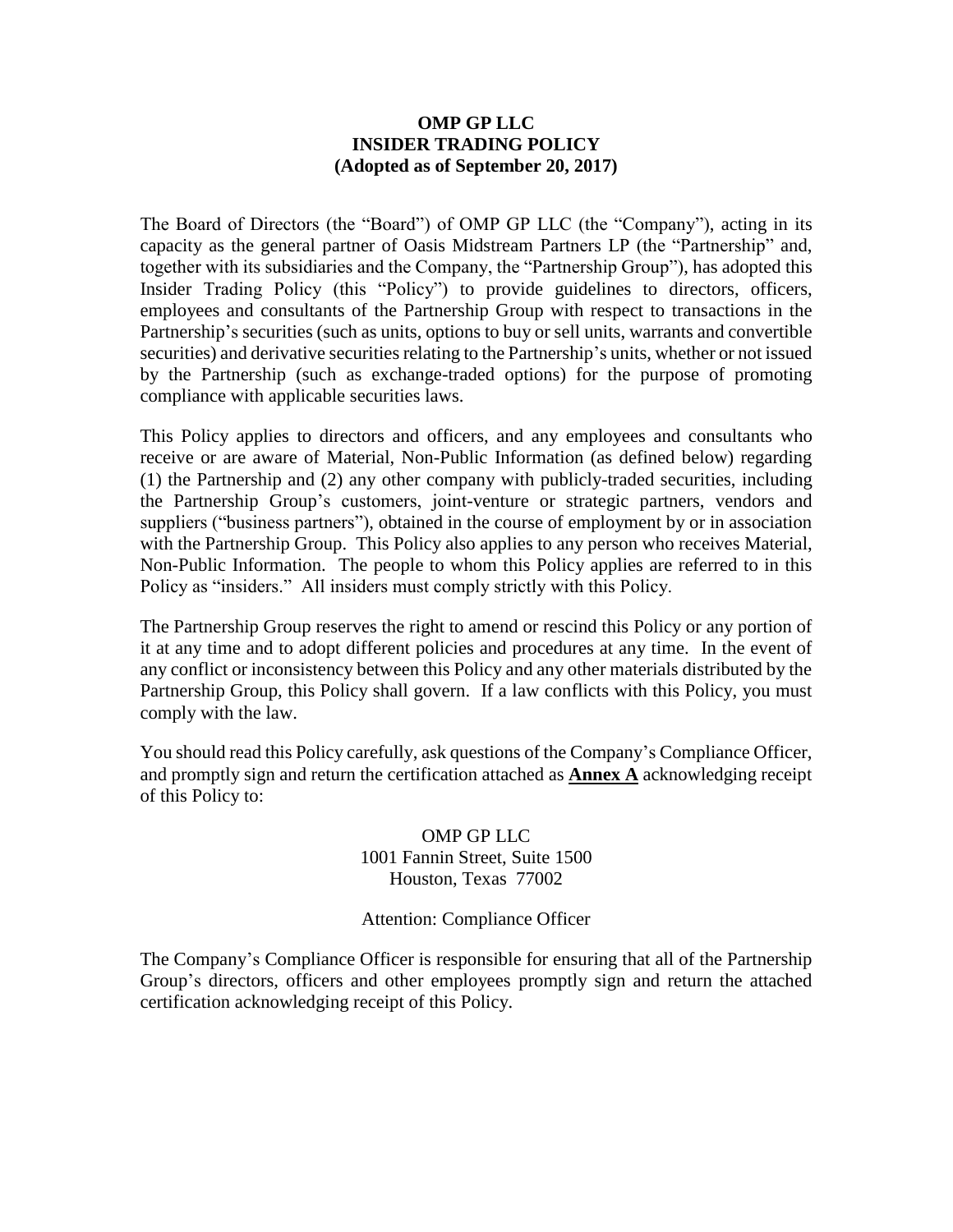### **I. Definitions and Explanations**

#### *A. Material, Non-Public Information*

#### *1. What Information is "Material"?*

It is not possible to define all categories of material information. However, information should be regarded as material if there is a substantial likelihood that it would be considered important to an investor in making an investment decision regarding the purchase or sale of the Partnership's securities. Information that is likely to affect the price of a company's securities is almost always material. It is also important to remember that either positive or negative information may be material.

While it may be difficult under this standard to determine whether particular information is material, there are various categories of information that are particularly sensitive and, as a general rule, should always be considered material information. Common examples of material information include:

- Unpublished financial results (annual, quarterly or otherwise);
- Unpublished projections of future earnings or losses;
- News of a pending or proposed merger;
- News of a significant acquisition or a sale of significant assets;
- Impending announcements of bankruptcy or financial liquidity problems;
- Drilling results;
- Gain or loss of a substantial customer or supplier;
- Changes in the Partnership's distribution or dividend policy;
- Unit splits;
- Changes in the Partnership's or its subsidiaries' credit ratings;
- New equity or debt offerings;
- Significant developments in litigation or regulatory proceedings; and
- Changes in management.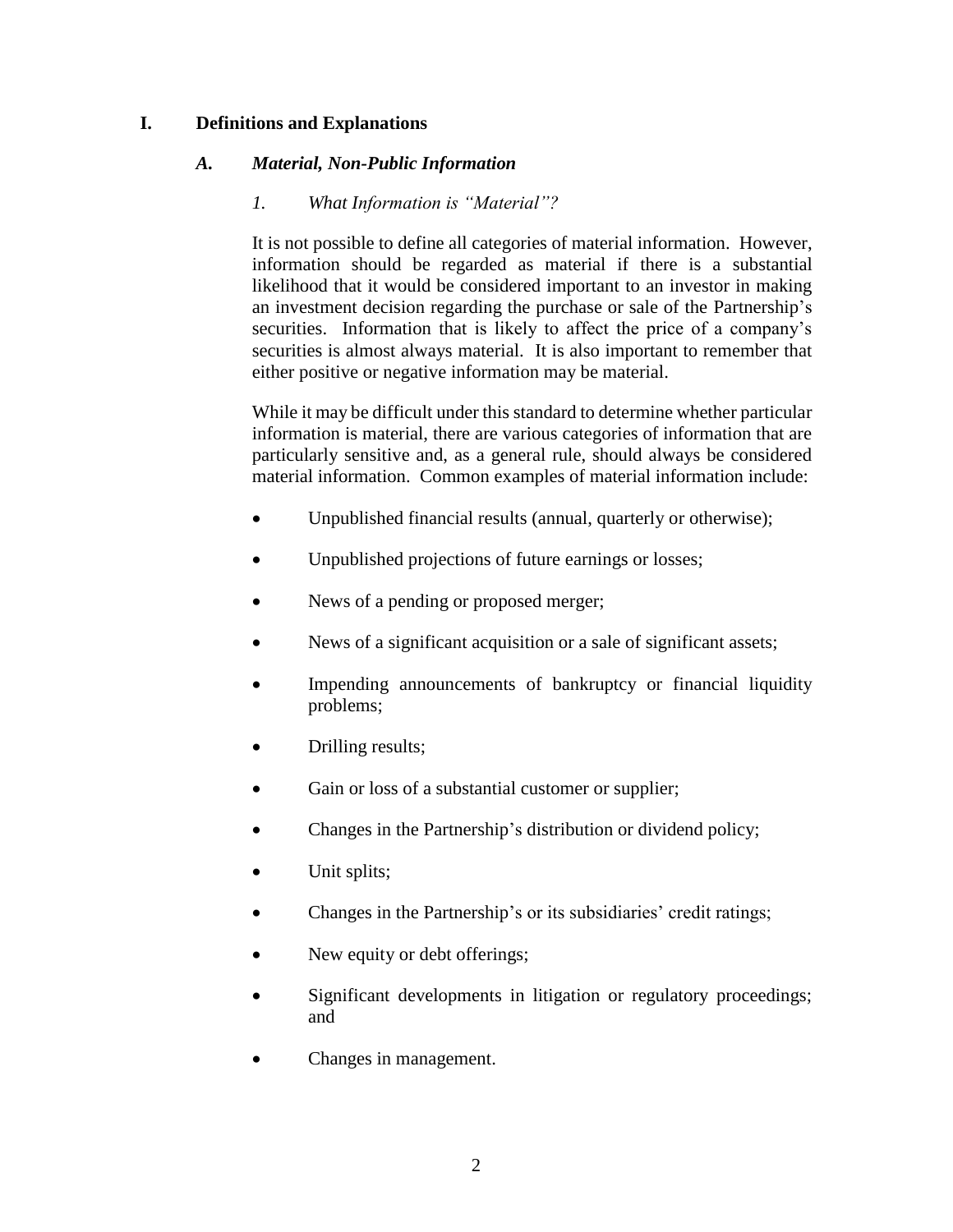The above list is for illustration purposes only. If securities transactions become the subject of scrutiny, they will be viewed after-the-fact and with the benefit of hindsight. Therefore, before engaging in any securities transaction, you should consider carefully how the Securities and Exchange Commission ("SEC") and others might view your transaction in hindsight and with all of the facts disclosed.

# *2. What Information is "Non-Public"?*

Information is "non-public" if it has not been previously disclosed to the general public and is otherwise not generally available to the investing public. In order for information to be considered "public," it must be widely disseminated in a manner making it generally available to the investing public and the investing public must have had time to absorb the information fully. Generally, one should allow one full Trading Day following publication as a reasonable waiting period before information is deemed to be public.

# *B. Related Person*

"Related Person" means, with respect to the Partnership Group's insiders:

- Any spouse, minor child, minor stepchild and anyone else living in the insider's household;
- Partnerships in which the insider is a general partner;
- Trusts of which the insider is a trustee; and
- Estates of which the insider is an executor.

Although a person's parent or sibling may not be considered a Related Person (unless living in the same household), a parent or sibling may be considered a "tippee" for securities law purposes.

# *C. Trading Day*

"Trading Day" means a day on which national stock exchanges or the Over-The-Counter Bulletin Board Quotation System are open for trading, and a "Trading Day" begins at the time trading begins.

# **II. General Policy**

This Policy prohibits insiders from trading or "tipping" others, either directly or indirectly, who may trade in the Partnership's securities while aware of Material, Non-Public Information about the Partnership. Insiders are also prohibited from trading or tipping others who may trade in the securities of another company if they learn Material, Non-Public Information about the other company in connection with their employment by or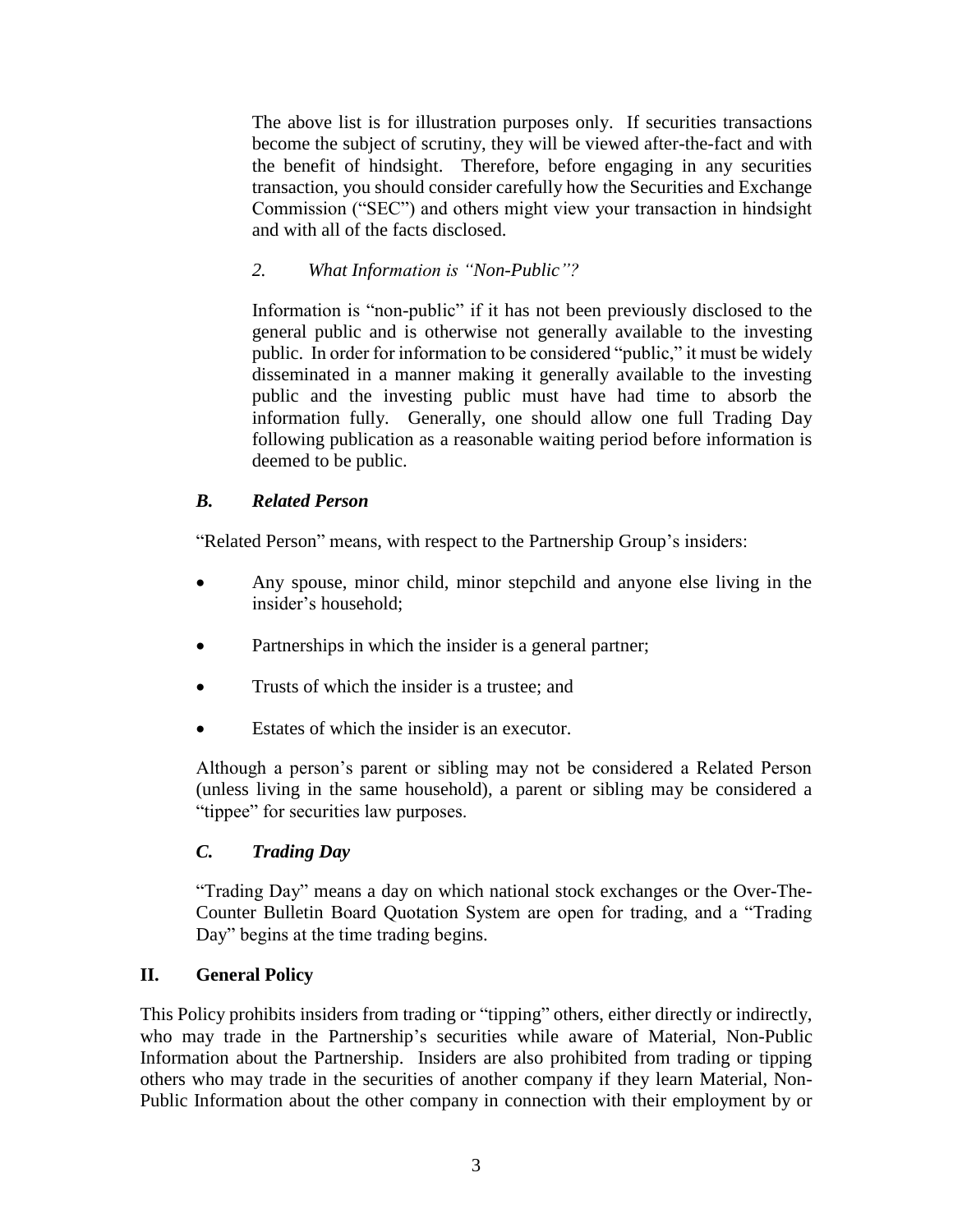relationship with the Partnership Group. These illegal activities are commonly referred to as "insider trading."

All insiders should treat Material, Non-Public Information about the Partnership Group's business partners with the same care required with respect to Material, Non-Public Information related directly to the Partnership.

# *A. Trading on Material, Non-Public Information*

No insider or Related Person shall engage in any transaction involving a purchase or sale of the Partnership's securities, including any offer to purchase or offer to sell, during any period commencing with the date that he or she is aware of Material, Non-Public Information concerning the Partnership, and ending at the beginning of the second Trading Day following the date of public disclosure of the Material, Non-Public Information, or at the time that the information is no longer material.

# *B. Tipping Others of Material, Non-Public Information*

No insider shall disclose or tip, either directly or indirectly, Material, Non-Public Information to any other person (including Related Persons) where the Material, Non-Public Information may be used by that person to his or her profit by trading in the securities of the company to which the Material, Non-Public Information relates, nor shall the insider or the Related Person make recommendations, either directly or indirectly, or express opinions on the basis of Material, Non-Public Information as to trading in the Partnership's securities. Insiders are not authorized to recommend the purchase or sale of the Partnership's securities to any other person regardless of whether the insider is aware of Material, Non-Public Information.

# *C. Confidentiality of Material, Non-Public Information*

Material, Non-Public Information relating to the Partnership is the Partnership's property and the unauthorized disclosure of Material, Non-Public Information is prohibited. If an insider receives any inquiry from outside the Partnership Group (such as a securities analyst) for information (particularly financial results and/or projections) that may be Material, Non-Public Information, the inquiry should be referred to the Director of Investor Relations or the Compliance Officer, who is responsible for coordinating and overseeing the release of that information to the investing public, securities analysts and others in compliance with applicable laws and regulations.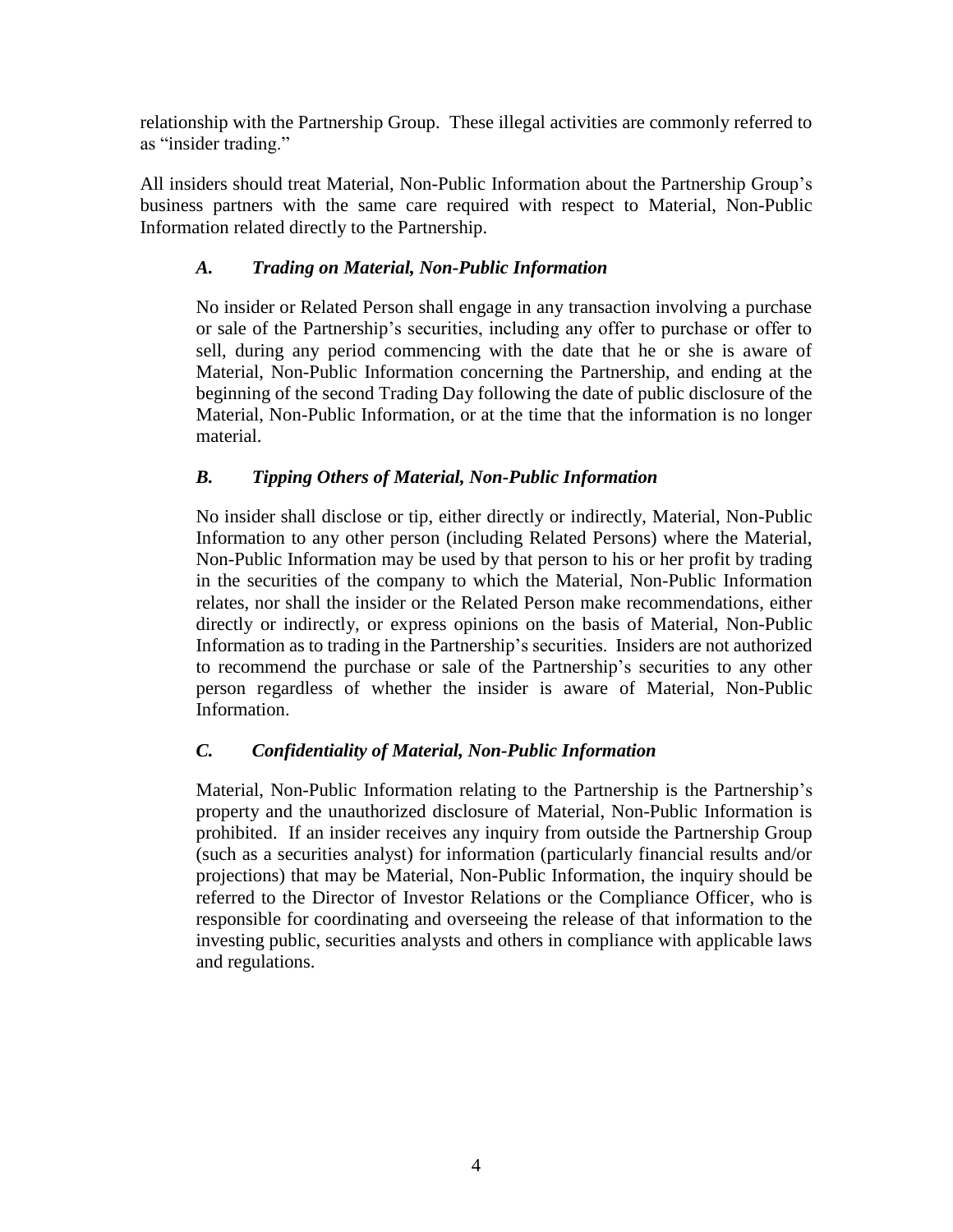#### *D. Prohibited and Discouraged Transactions*

Because the Partnership Group believes it is improper and inappropriate for its insiders to engage in short-term or speculative transactions involving certain securities, it is the Partnership Group's policy that its insiders may not engage in any of transactions specified below (with the exception that insiders are discouraged rather than prohibited from purchasing Partnership units on margin).

- 1. *Purchases of Partnership Units on Margin*. Any of the Partnership's units purchased in the open market should be paid for in full at the time of purchase. Purchasing the Partnership's units on margin (e.g., borrowing money from a brokerage firm or other third party to fund the unit purchase) is discouraged by this Policy.
- 2. *Short Sales of Partnership Units*. Any of the Partnership's units purchased in the open market can be sold by the purchaser at any time, provided that the guidelines outlined in this Policy are adhered to. Selling the Partnership's units short, however, is strictly prohibited by this Policy. Selling short is the practice of selling more shares than you own, which is a technique used to speculate on a decline in the unit price.
- 3. *Buying or Selling Puts or Calls on Partnership Units*. The purchase or sale of options of any kind, whether puts or calls, or other derivative securities relating to the Partnership's units is strictly prohibited by this Policy. A put is a right to sell at a specified price a specific number of shares by a certain date and is utilized in anticipation of a decline in the unit price. A call is a right to buy at a specified price a specified number of shares by a certain dated and is utilized in anticipation of a rise in the unit price.

# *E. Additional Guidelines*

1. *Standing Orders*. Standing orders (except standing orders under approved Rule 10b5-1 Plans, see Section V below) should be used only for a very brief period of time. The problem with purchases or sales resulting from standing instructions to a broker is that there is no control over the timing of the transaction. The broker could execute a transaction when you are in possession of Material, Non-Public Information.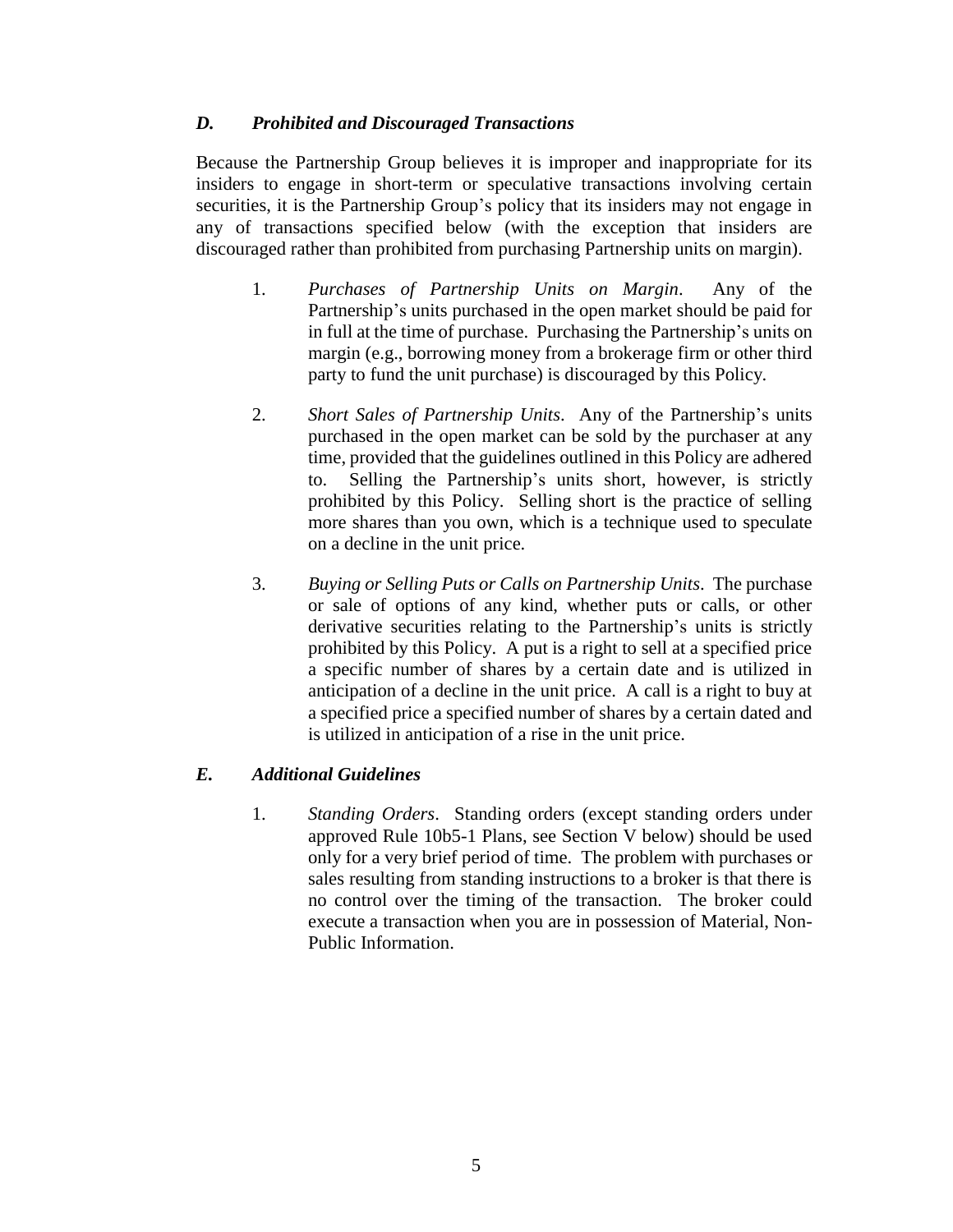2. *Pledges of Partnership Units*. Partnership units pledged as collateral, including units held in a margin account, for a loan may be sold without your consent by the lender in foreclosure if you default on your loan. A foreclosure sale that occurs when you are aware of Material, Non-Public Information may, under some circumstances, result in unlawful insider trading. Because of this danger, you should exercise caution in pledging Partnership securities as collateral for a loan. Section 16 officers of the Partnership Group may not pledge Partnership units without prior approval by the Board of Directors.

#### *F. Post-Termination Transactions*

The guidelines set forth in this Section II continue to apply to transactions in the Partnership's securities even after the insider has terminated employment or other service relationship with the Partnership Group as follows: if the insider is aware of Material, Non-Public Information when his or her employment or service relationship terminates, the insider may not trade in the Partnership's securities until that information has become public or is no longer material.

#### *G. No Hardship Waivers*

The guidelines set forth in this Section II may not be waived.

# **III. Additional Trading Guidelines and Requirements**

#### *A. Blackout Periods and Trading Window*

Certain insiders have been identified by the Partnership Group as members of the "Window Group" and have been notified that they have been so identified. Members of the Window Group are prohibited from trading during the period beginning at the close of market on the day that is 5 calendar days before the end of each fiscal quarter or year and ending after one full Trading Day following the date of public disclosure of the financial results for that fiscal quarter or year ("Window Group Blackout Period"), which is a particularly sensitive period of time for transactions in the Partnership's securities from the perspective of compliance with applicable securities laws. This sensitivity is due to the fact that members of the Window Group will, during the Window Group Blackout Period, often be aware of Material, Non-Public Information about the expected financial results for the quarter or year.

In addition to adhering to the general prohibitions set forth in this Policy, all other employees of the Partnership Group are prohibited from trading during the period beginning at the close of market on the day that is 10 calendar days before the date of public disclosure of the financial results for each fiscal quarter or year and ending after one full Trading Day following the date of public disclosure of the financial results for that fiscal quarter or year ("All-Employee Blackout Period," and together with the Window Group Blackout Period, the "Blackout Periods").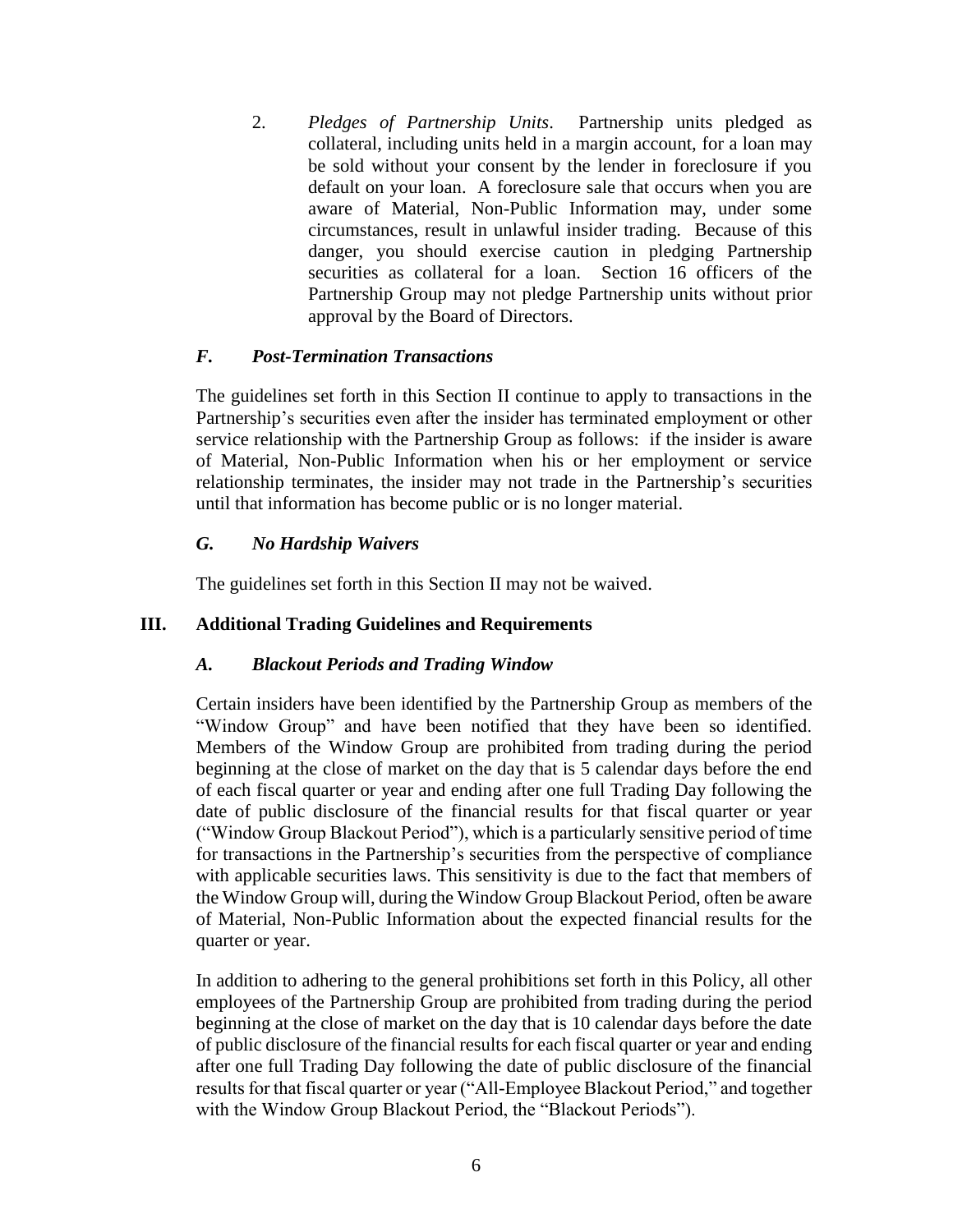Notwithstanding the foregoing, if, following the public disclosure by the Partnership Group of (i) financial or operating results in connection with any primary or secondary offering of the Partnership Group's securities, or (ii) information which is substantially similar to financial results provided for a fiscal quarter or year, the Partnership Group's Chief Executive Officer and Compliance Officer determine in their sole discretion that there is no Material, Non-Public Information, the Blackout Periods may be temporarily suspended.

To ensure compliance with this Policy and applicable federal and state securities laws, the Partnership Group requires that employees refrain from executing transactions involving the purchase or sale of the Partnership Group's securities other than (a) during the period commencing at the open of market after the expiration of one full Trading Day following the date of public disclosure of the financial results for a particular fiscal quarter or year and continuing until the close of market on the day that the applicable Blackout Period commences ("Trading Window") or (b) any suspension of the applicable Blackout Period in the discretion of the Company's Chief Executive Officer and Compliance Officer as described above. The safest period for trading in the Partnership's securities, assuming the absence of Material, Non-Public Information, is generally the first 10 days of the Trading Window.

The prohibition against trading during the Blackout Periods encompasses the fulfillment of "limit orders" by any broker, and the brokers with whom the limit order is placed must be so instructed at the time it is placed. The prohibition against trading during the Blackout Periods does not apply to transactions involving (1) the exercise of options for cash under the Partnership Group's option plans (however, any shares acquired must be held until the applicable Blackout Period has expired), (2) the exercise of a tax withholding right pursuant to which you elect to have the Partnership withhold units subject to an option to satisfy tax withholding requirements or (3) the purchase of units through a Partnership Group employee unit purchase plan, if any (however, any shares so acquired must be held until the applicable Blackout Period has expired). The Blackout Periods do apply, however, to any sale of units as part of a broker-assisted cashless exercise of an option or any other market sale for the purpose of generating the cash needed to pay the exercise price of an option.

From time to time, the Partnership Group may also prohibit the Window Group or any other employee from trading the Partnership's securities because of developments known to the Partnership Group and not yet disclosed to the public. In this event, the Window Group or applicable employee(s) may not engage in any transaction involving the purchase or sale of the Partnership's securities until the information has been known publicly for at least one full Trading Day and should not disclose to others the fact of the trading suspension.

It should be noted that even during the Trading Window or other suspension of the Blackout Periods, any person aware of Material, Non-Public Information concerning the Partnership should not engage in any transactions in the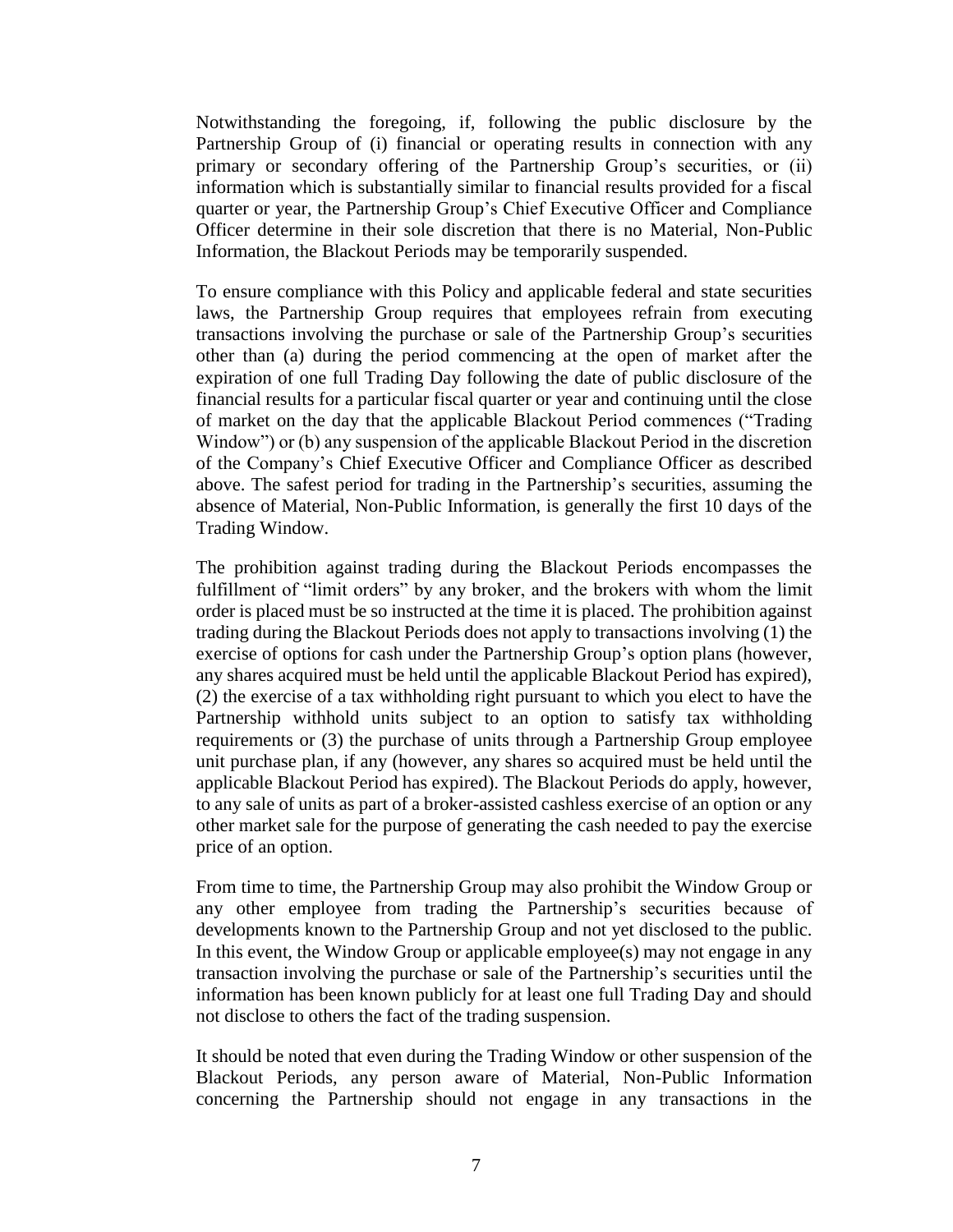Partnership's securities until the information has been known publicly for at least one full Trading Day, whether or not the Partnership Group has recommended a suspension of trading to that person. Trading in the Partnership's securities during the Trading Window or other suspension of the Blackout Periods should not be considered a "safe harbor," and all insiders should use good judgment at all times.

# *B. Pre-Clearance of Trades*

The Partnership Group has determined that the Window Group must not trade in the Partnership's securities, even during a Trading Window or other suspension of the Window Group Blackout Period, without first complying with the Partnership Group's "pre-clearance" process. Each member of the Window Group should contact the Company's Compliance Officer prior to commencing any trade in the Partnership's securities. The Compliance Officer will consult, as necessary, with senior management before clearing any proposed trade. Any proposed trade cleared by the Company's Compliance Officer shall be reported immediately to the Company's designated financial officer.

**Please note that clearance of a proposed trade by the Company's Compliance Officer does not constitute legal advice regarding or otherwise acknowledge that a member of the Window Group does not possess Material, Non-Public Information. Employees must ultimately make their own judgments regarding, and are personally responsible for determining, whether they are in possession of Material, Non-Public Information.**

# *C. Hardship Waivers*

The guidelines specified in this Section III may be waived, at the discretion of the Company's Compliance Officer, if compliance would create severe hardship or prevent an insider within the Window Group or other employee from complying with a court order, as in the case of a divorce settlement. Any exception approved by the Company's Compliance Officer with respect to a member of the Window Group shall be reported immediately to the Audit Committee of the Board.

# **IV. Additional Information for Directors and Officers**

The Partnership Group's directors and Section 16 officers (as defined below) are required to file Section 16 reports with the SEC when they engage in transactions in the Partnership's securities. Although the Company may generally assist its directors and Section 16 officers in preparing and filing the required reports, directors and Section 16 officers retain responsibility for the reports.

"Section 16 officer" means the president, principal financial officer, principal accounting officer (or if none, the controller) any vice-president in charge of a principal business unit, division or function (such as sales, administration or finance), and any other officer who performs a policy-making function, as determined from time to time by the Board, or any other person who performs similar policy-making functions of the Partnership, as determined from time to time by the Board.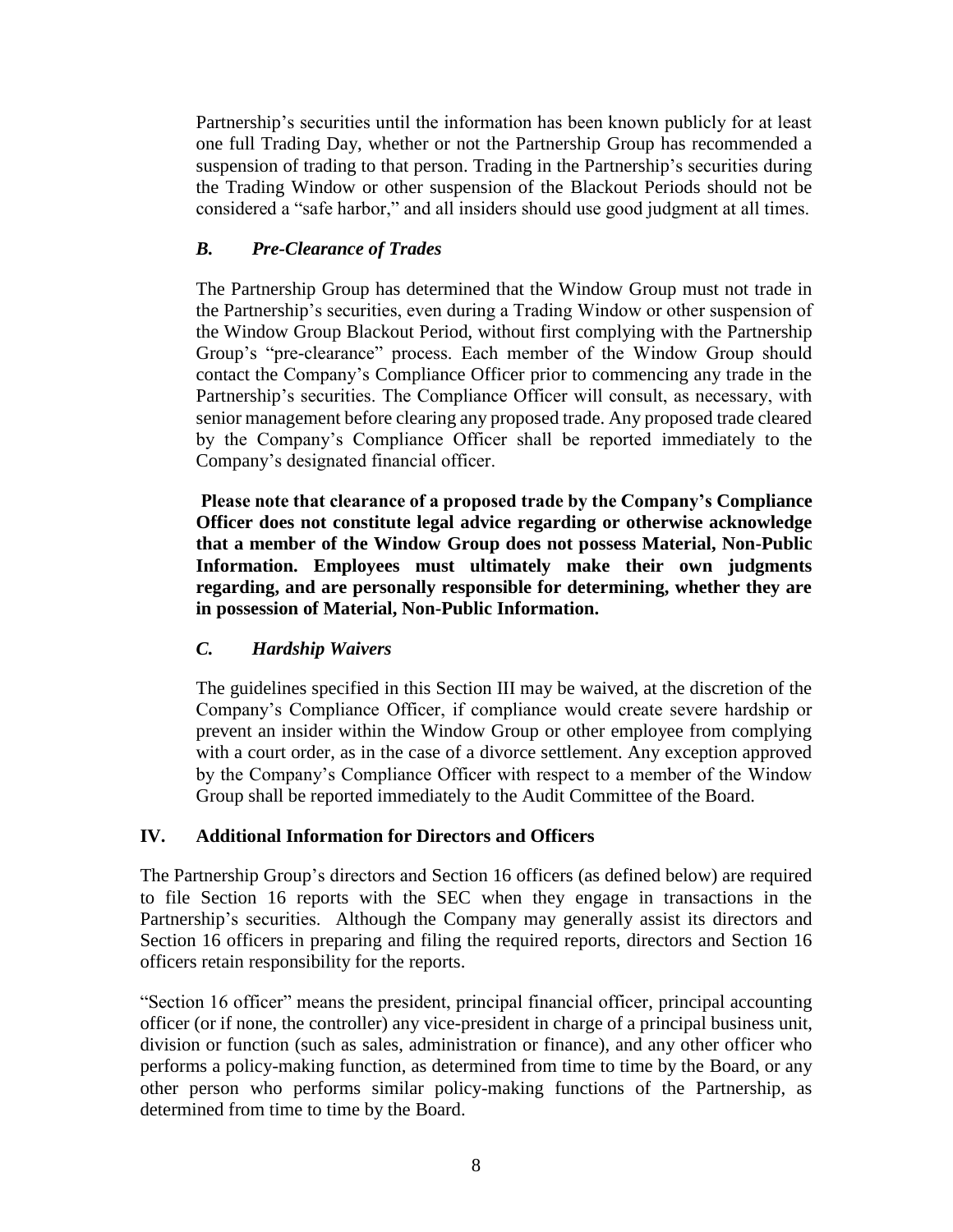Directors and Section 16 Officers should see the Compliance Officer for more information about their obligations under Section 16 of the Securities Exchange Act of 1934, as amended (the "Exchange Act").

# **V. Planned Trading Programs**

Rule 10b5-1 under the Exchange Act provides an affirmative defense to an allegation that a trade has been made on the basis of Material, Non-Public Information. Under the affirmative defense, insiders may purchase and sell securities even when aware of Material, Non-Public Information. To meet the requirements of Rule 10b5-1, each of the following elements must be satisfied:

- The purchase or sale of securities was effected pursuant to a pre-existing plan; and
- The insider adopted the plan while unaware of any Material, Non-Public Information.

The general requirements of Rule 10b5-1 are as follows:

- Before becoming aware of Material, Non-Public Information, the insider shall have (1) entered into a binding contract to purchase or sell the Partnership's securities, (2) provided instructions to another person to execute the trade for his or her account or (3) adopted a written plan for trading the Partnership's securities (each of which is referred to as a "Rule 10b5-1 Plan").
- With respect to the purchase or sale of the Partnership's securities, the Rule 10b5- 1 Plan either: (1) expressly specified the amount of the securities (whether a specified number of securities or a specified dollar value of securities) to be purchased or sold on a specific date and at a specific price; (2) included a written formula or algorithm, or computer program, for determining the amount of the securities (whether a specified number of securities or a specified dollar value of securities), price and date; or (3) provided an employee or third party who is not aware of Material, Non-Public Information with discretion to purchase or sell the securities without any subsequent influence from the insider over how, when or whether to trade.
- The purchase or sale that occurred was made pursuant to a written Rule 10b5-1 Plan. The insider cannot deviate from the plan by altering the amount, the price, or the timing of the purchase or sale of the Partnership's securities. Any deviation from, or alteration to, the specifications will render the defense unavailable. Although deviations from a Rule 10b5-1 Plan are not permissible, it is possible for an insider acting in good faith to modify the plan at a time when the insider is unaware of any Material, Non-Public Information. In such a situation, a purchase or sale that complies with the modified plan will be treated as a transaction pursuant to a new plan.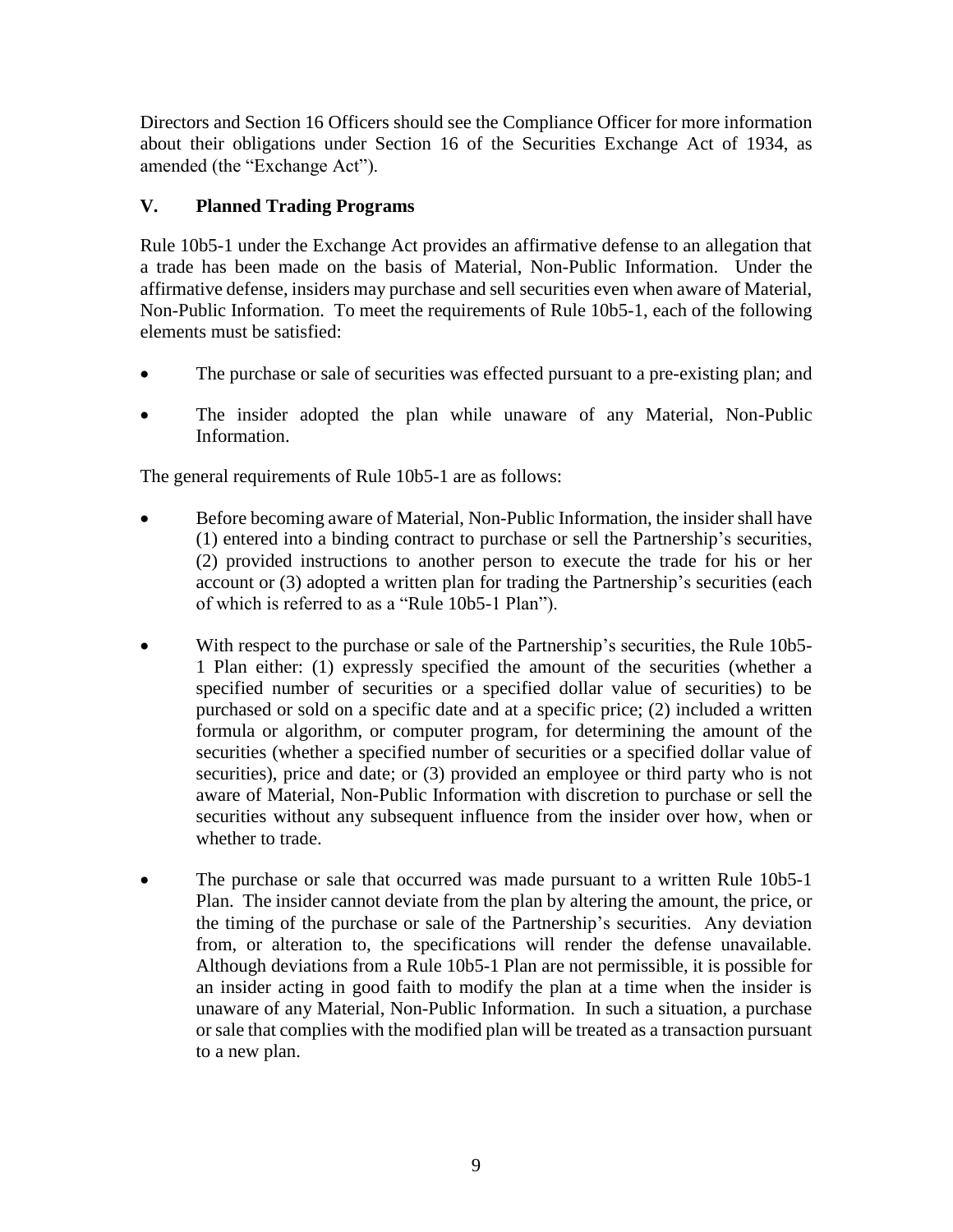An insider cannot enter into a corresponding or hedging transaction, or alter an existing corresponding or hedging position with respect to the securities to be bought or sold under the Rule 10b5-1 Plan.

To help demonstrate that a Rule 10b5-1 Plan was entered into in good faith and not as part of an insider-trading scheme, the Partnership Group has adopted the following guidelines for such plans:

- *Adoption*. Since adopting a plan is tantamount to an investment decision, the Rule 10b5-1 Plan may be adopted only during an open Trading Window or other suspension of the applicable Blackout Period when both (1) insider purchases and sales are otherwise permitted under this Policy and (2) the insider does not possess any Material, Non-Public Information. All Rule 10b5-1 Plans must be pre-cleared in writing in advance of adoption by the Compliance Officer and, in the case of Section 16 Officers and Directors, reasonably prompt disclosure regarding the plan's adoption may be made through a press release or Current Report on Form 8- K. Insiders are not permitted to have multiple Rule 10b5-1 Plans in operation. Further, the Rule 10b5-1 Plan should be designed such that it (1) causes a number of smaller sales over a period of time versus a large number of sales over a short period of time and (2) is consistent with the insider's prior trading history to minimize the appearance of sales timed with Material, Non-Public Information. **Please note that the Partnership Group retains the right to reject and not permit the adoption of a Rule 10b5-1 Plan for any reason. Further, please note that if trading in the Partnership's units is suspended for any reason, such suspension shall take effect notwithstanding the existence of a Rule 10b5-1 Plan.**
- *Initial Trading*. The longer the elapsed time between the adoption of the Rule 10b5- 1 Plan and the commencement of trading under such plan, the harder it will be for the SEC to show that the plan was based on Material, Non-Public Information. Accordingly, trades may not be made until the first day that the Trading Window opens after the announcement of the results of the quarter in which the Rule 10b5- 1 Plan was adopted or the first day of any other suspension of the applicable Blackout Period.
- *Plan Alterations*. The SEC has differentiated between plan deviations and plan modifications. Rule 10b5-1 states that the affirmative defense is not available if the insider altered or *deviated* from the Rule 10b5-1 Plan. On the other hand, *modifications* to Rule 10b5-1 Plans are permitted as long as the insider, acting in good faith, does not possess Material, Non-Public Information at the time of the modification and meets all of the elements required at the inception of the plan. Although not forbidden by Rule 10b5-1, plan modifications, even if prior to receiving non-public information, create the perception that the insider is manipulating the plan to benefit from Material, Non-Public Information, which jeopardizes the good faith element and the availability of the affirmative defense. Therefore, to prevent any indication of a lack of good faith, any plan modifications should, at minimum, comply with the requirements set forth above for the adoption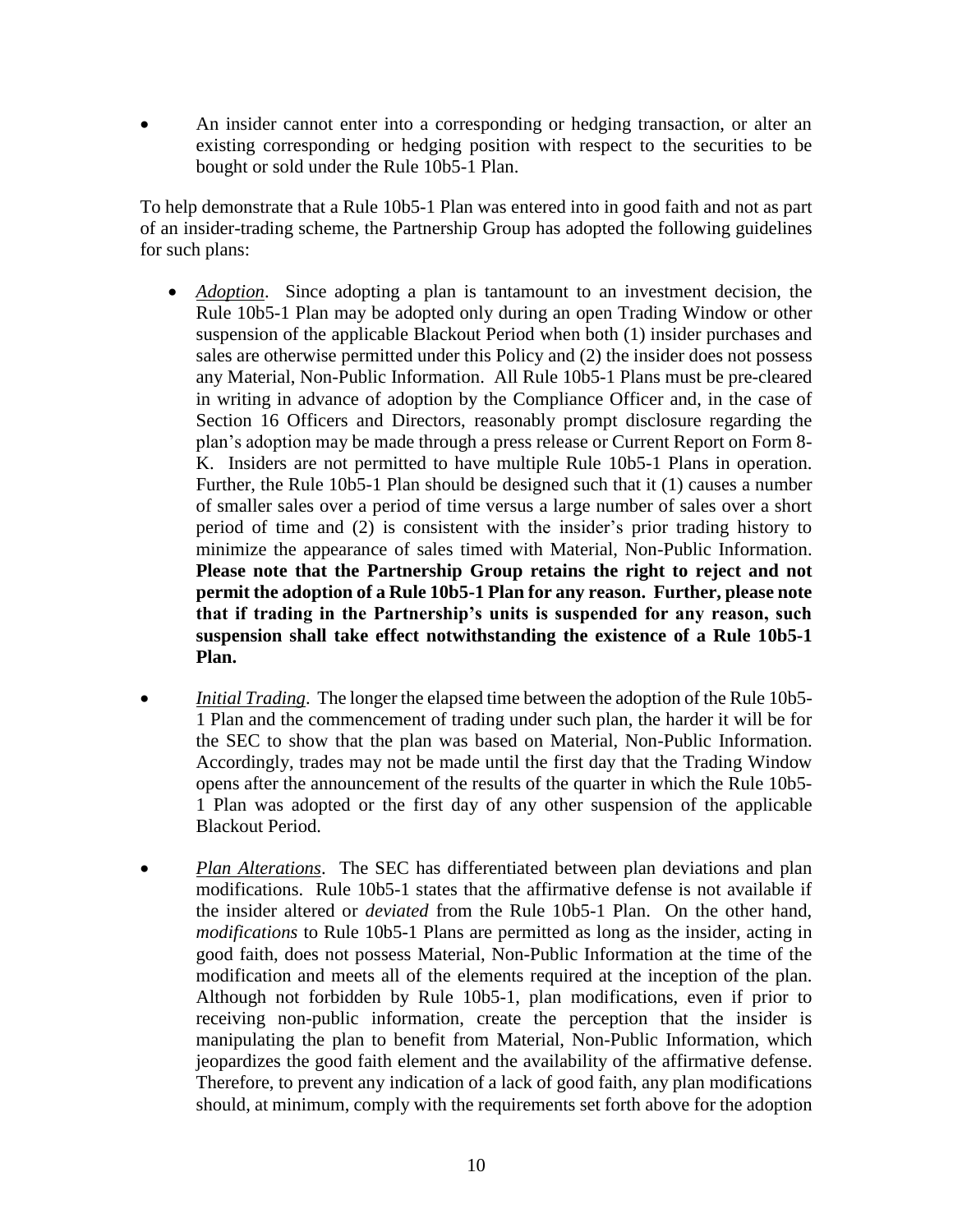of a new plan. Further, the insider should avoid frequent modifications of Rule 10b5-1 Plans because this could raise concern about his or her good faith in establishing the plan.

 *Early Plan Terminations*. Rule 10b5-1 does not expressly forbid the early termination of a Rule 10b5-1 Plan. However, the SEC has made clear that once a Rule 10b5-1 Plan is terminated, the affirmative defense may not apply to any trades that were made pursuant to that plan if such termination calls into question whether the good faith requirement was met or whether the plan was part of a plan or scheme to evade Rule 10b5-1. The real danger of terminating a plan arises if the insider promptly engages in market transactions or adopts a new plan. Such behavior could arouse suspicion that the insider is modifying trading behavior in order to benefit from nonpublic information. Accordingly, it is not advisable for insiders to terminate Rule 10b5-1 Plans except in unusual circumstances. If a plan is terminated, prompt disclosure regarding such termination may be made through a press release or Current Report on Form 8-K. Furthermore, the Partnership Group requires that the insider refrain from engaging in new trades or adopting a new Rule 10b5-1 Plan within 180 days of the termination of a prior plan.

To allow insiders to terminate Rule 10b5-1 Plans and avoid problems under the federal securities laws, such plans may include the following:

- o a provision expressly stating that the insider reserves the right to terminate the plan under certain specified conditions (in order to demonstrate that any termination is not inconsistent with the plan's original terms);
- o a provision specifying that if the insider terminates the plan and subsequently adopts a new plan, that new plan will not take effect for a period of at least 60 days after its adoption; and/or
- o a provision automatically terminating the plan at some future date, such as a year after adoption.

If an insider establishes a new Rule 10b5-1 Plan after terminating a prior plan, then all the surrounding facts and circumstances, including the period of time between the cancellation of the old plan and the creation of the new plan, are relevant to a determination of whether the insider established the new Rule 10b5-1 Plan "in good faith and not as part of a plan or scheme to evade" the prohibitions of Rule 10b5-1.

 *Transactions Outside the Plan*. Trading securities outside of a Rule 10b5-1 Plan should be considered carefully for several reasons: (1) the Rule 10b5-1 affirmative defense will not apply to trades made outside of the plan and (2) buying or selling securities outside a Rule 10b5-1 Plan could be interpreted as a hedging transaction. Hedging transactions with respect to securities bought or sold under the Rule 10b5- 1 Plan will nullify the affirmative defense. Further, insiders should not sell securities that have been designated as Rule 10b5-1 Plan securities because any such sale may be deemed a modification of the plan. If the insider is subject to the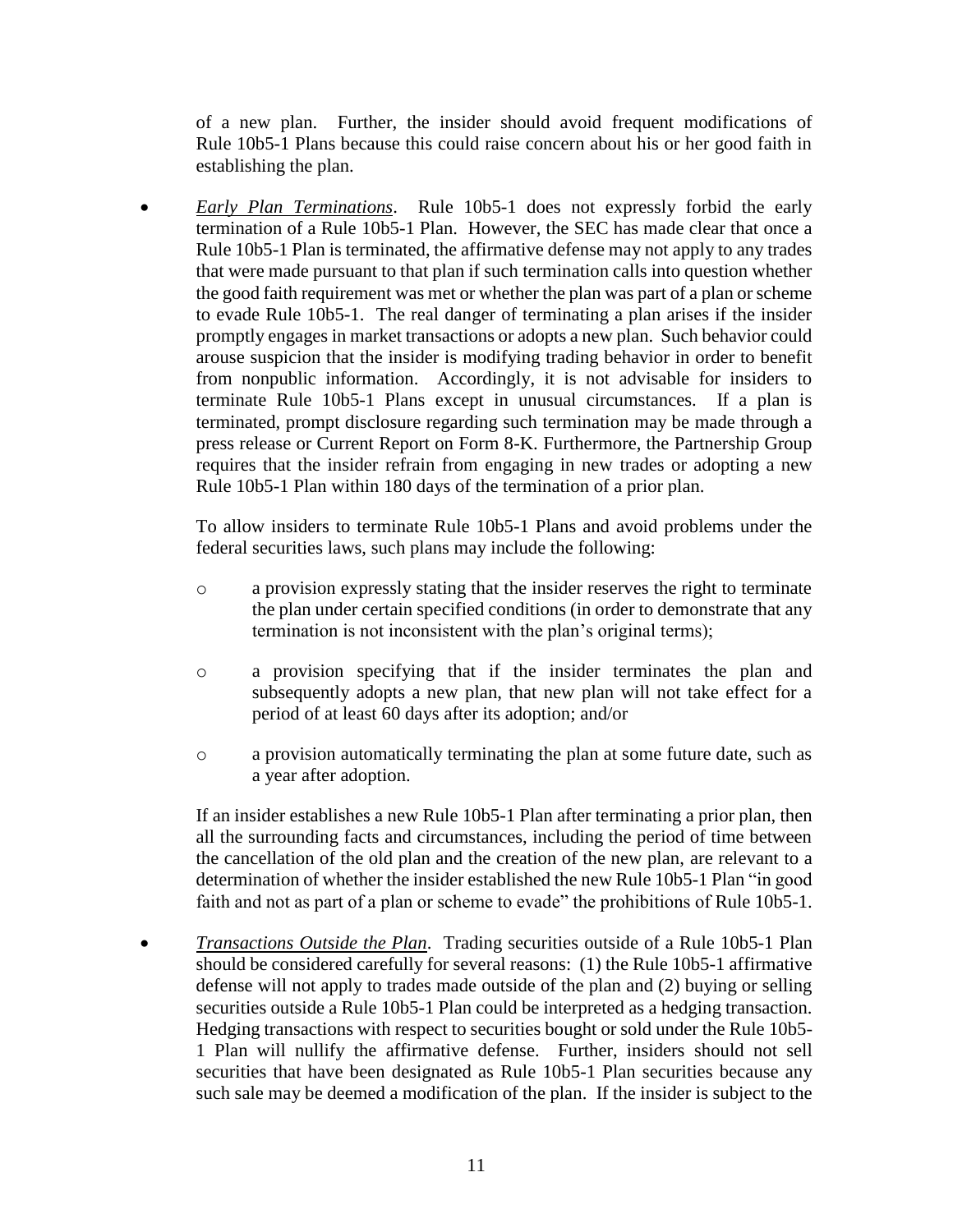volume limitations of Rule 144, the sale of securities outside the Rule 10b5-1 Plan could effectively reduce the number of shares that could be sold under the plan, which could be deemed an impermissible modification of the plan. Because trading securities outside of a Rule 10b5-1 Plan poses numerous risks, insiders are discouraged from engaging in securities transactions outside Rule 10b5-1 Plans once they are established.

# **VI. Potential Criminal and Civil Liability and/or Disciplinary Action**

# *A. SEC Enforcement Action*

The adverse consequences of insider trading violations can be staggering and currently include, without limitation, the following:

- 1. For individuals who trade on Material, Non-Public Information (or tip information to others):
	- A civil penalty of up to three times the profit gained or loss avoided resulting from the violation;
	- A criminal fine of up to \$5.0 million (no matter how small the profit); and/or
	- A jail term of up to 20 years.
- 2. For a company (as well as possibly any supervisory person) that fails to take appropriate steps to prevent illegal trading:
	- A civil penalty of up to the greater of \$2.01 million or three times the profit gained or loss avoided as a result of the insider's violation;
	- A criminal penalty of up to \$25.0 million; and/or
	- The civil penalties may extend personal liability to the Partnership Group's directors, officers and other supervisory personnel if they fail to take appropriate steps to prevent insider trading.

# *B. Disciplinary Action by the Partnership Group*

Persons who violate this Policy shall be subject to disciplinary action by the Partnership Group, which may include termination or other appropriate action.

*This document states a policy of the Partnership Group and is not intended to be regarded as the rendering of legal advice.*